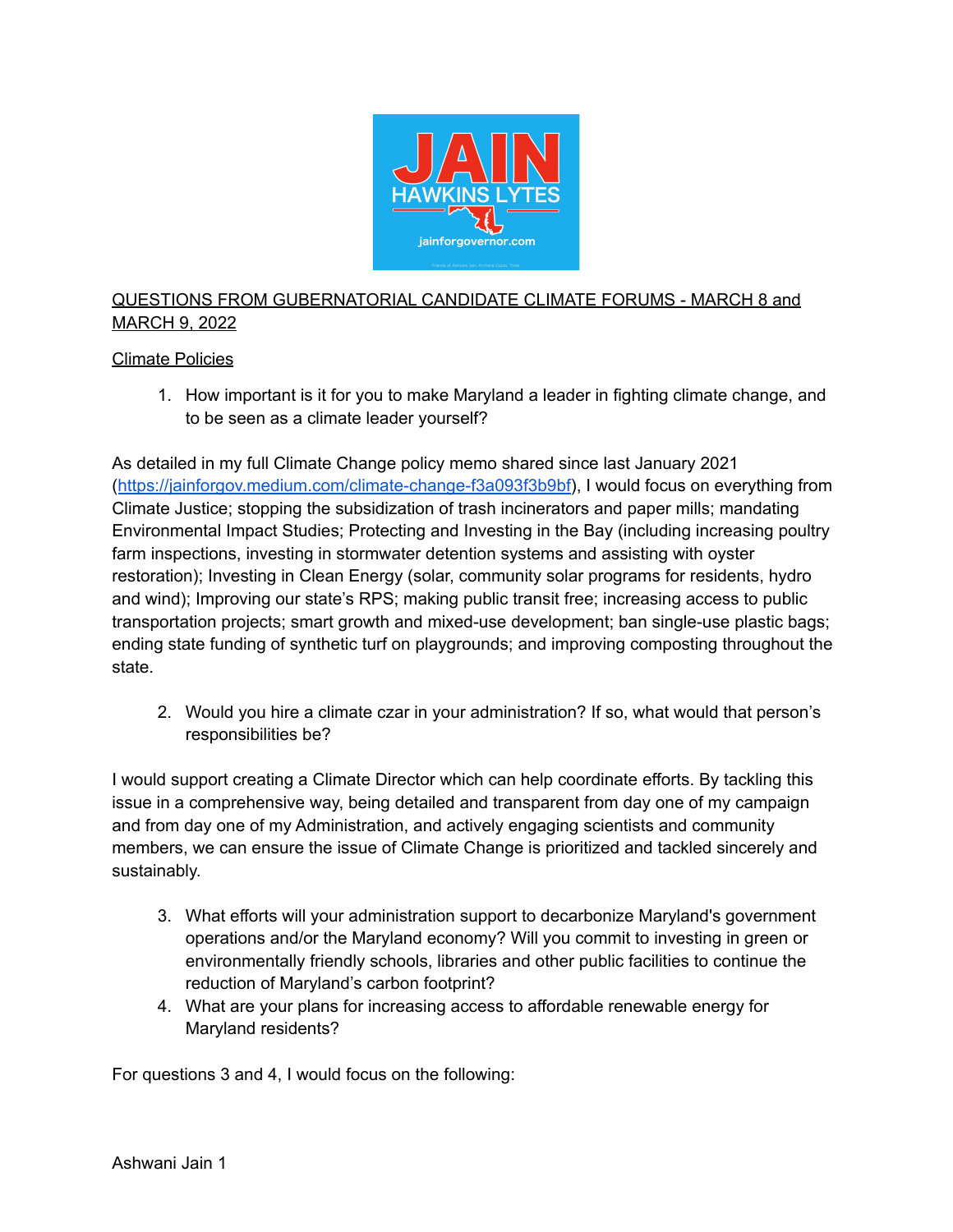- We must ensure that all legislative bills which could have an impact on our environment (for example, those that focus on transportation, infrastructure or housing), have environmental impact studies conducted before the Governor signs them into law.
- I would increase the Fossil Fuel fee in our state..
- Solar Energy I pledge to:
	- Require solar panels on the rooftops of all existing schools and government-owned buildings — starting with the State Capital — as well as encourage and incentivize the development of green roofs.
	- Focus on Brownfield Redevelopment that are perfect for solar fields.
	- Exempt certain community solar systems from property taxes if they provide at least 50% of the energy they produce to low and moderate income customers.
- Wind Power We need to invest in offshore wind farms in the Atlantic Ocean and approve the U.S. Wind Project and the Skipjack Offshore Energy Project off the shore of Ocean City.
- Home Construction We must set stronger standards for how homes in our state are constructed.
	- 5. Does nuclear power need to be part of Maryland's clean energy portfolio? How do you propose to safely store nuclear waste from the Calvert Cliffs plant?
	- 6. How would you commit to working with environmental justice advocacy organizations in Maryland to help you identify and select the heads of agencies and commissions responsible for protecting our environment? Do you feel the state should diversify the leaders on environmental commissions and in agencies?
	- 7. How will you prioritize and ensure funding allocated to address environmental injustice will be used in the communities impacted most by climate change – and who will oversee this effort?

For questions 6 and 7 - my Climate Director and I will focus on sincere Climate Justice. First and most importantly - I would continue to engage these communities and give them a real seat at the table (as I have done with my 100% crowdsourced and volunteer-run campaign). I would also tackle the issues in a comprehensive way (as noted earlier) so we can finally move beyond empty rhetoric and false campaign promises

That's also why - since launching my campaign last January 2021 - I have been campaigning on halting any new fracking; and reforming the Commission on Environmental Justice and Sustainable Communities, as well as the Public Service Commission. We must ensure both of these Commissions reflect the diversity (and therefore lived experiences) of our state; and ensure no members of the Commissions worked for — or helped represent — the fossil fuel industry and non-renewable energy sources.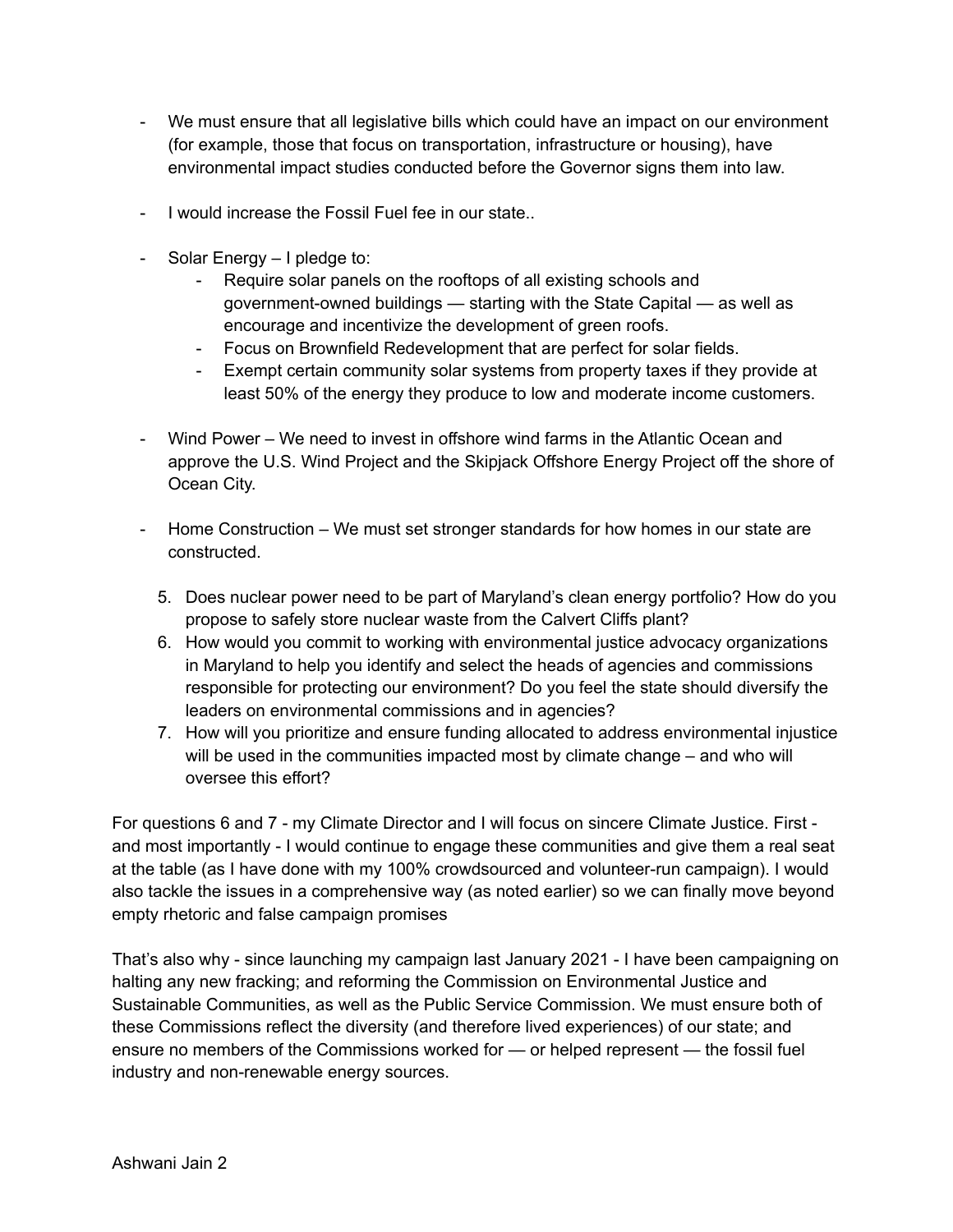## Agriculture and Water Quality

8. Agricultural runoff is widely accepted to be the biggest contributor to Chesapeake Bay pollution. How do you plan to reduce farm runoff? Have you accepted or do you plan to accept any campaign contributions from the poultry industry?

I do not accept ANY contributions from developers, corporations, businesses, PACs or the poultry industry. I am also the only candidate in my race who has committed to having 100% of my events completely free and open to the press.

To ensure runoff is captured and filtered before entering our Bay, we must invest more in these filtration systems. And while it may cost our state more in the short-term, these are investments which will bring long-term improvements to our local economy and Eastern Shore communities. Furthermore, we should provide tax incentives for farmers who use these systems.

We must also end state funding of synthetic turf playgrounds — Currently, most of our playgrounds are made of plastic grass filled with shredded tires. These contain a host of toxic chemicals dangerous to our residents, children and the environment. A healthier and more sustainable alternative is natural grass turf. This will also help us manage runoff rainwater and be safer and healthier for our communities.

9. The state does not regulate or monitor emissions from poultry plants on the Shore, even though residents there have complained about ill effects from the ammonia and other greenhouse gasses. As governor, would you monitor this air quality?

(1) Increase the frequency of poultry farm inspections – To ensure that we can both sustainably feed our residents and protect the health of our Bay, we should inspect these farms more than just once every five years. This will also cost us less in the long-term as we will spend less on Bay restoration.

(2) Limit the use of poultry manure – and invest in new technology that could generate energy from this manure.

(3) Invest in more Stormwater Detention Systems – To ensure runoff is captured and filtered before entering our Bay, we must invest more in these filtration systems. And while it may cost our state more in the short-term, these are investments which will bring long-term improvements to our local economy and Eastern Shore communities. Furthermore, we should provide tax incentives for farmers who use these systems.

And (4) Oyster Restoration – provide more funding to the University of Maryland's Horn Point Lab that has been working to recycle used shells from local seafood restaurants to grow new oysters; provide dedicated funding to nonprofits like the Chesapeake Bay Foundation which has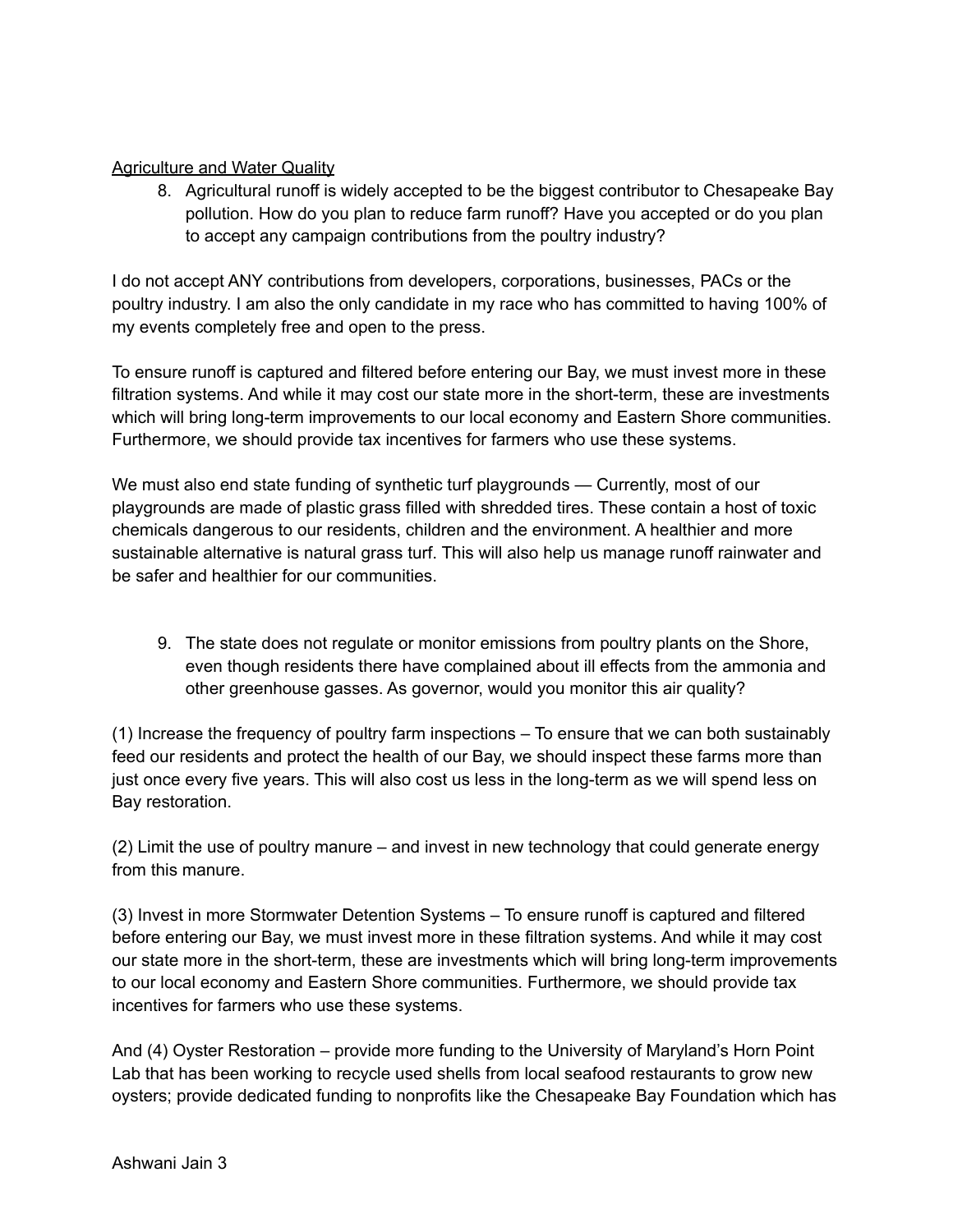various restoration projects, including solar-powered oyster farms; and protect oyster reef sanctuaries within the Bay.

10. Plastics are a major source of pollution for fish and crabs. Individual cities have instituted plastic bag bills, but most jurisdictions do not have them, and the state does not have one, either. As governor, what would you do to reduce plastic and microplastics in our waterways? What measures will you take to require manufacturers and merchants to cover the true cost of their production and use of plastics?

One solution I support is to Ban single-use plastic bags — Banning single-use plastic bags is an important continuation from Maryland's leadership in being the first state to ban single-use food and drink containers made from styrofoam. We need to go further and ban single-use plastic to further reduce ocean and bay waste and relieve pressure on landfills and waste management. In the short term, similar to Montgomery County, we must require businesses that sell food in every county to charge five cents for each carryout plastic bag. Two of those cents should go to local governments and three of those cents should go to our MD Department of the Environment and ensure that all revenue generated through this fee be used strictly for environmental protection projects. In the long term, we should follow the lead of California, New York, Vermont, and Maine in phasing out all usage of single-use plastic bags at all businesses that sell food — with an exemption for trash bags and bags provided by pharmacies for prescription drugs.

## **Transportation**

11. Do you plan to revive the Red Line proposal in Baltimore? How would you make up for the economic development lost to Baltimore since Gov. Hogan killed the Red Line?

YES - and I support a comprehensive infrastructure plan that reduces congestion, pollution, and provides greater security, accessibility and connectivity for all around our state. This will also connect people to jobs (thus fostering greater economic security) and connect businesses to their employees (thus helping our local economy).

My full plan (found here: <https://jainforgov.medium.com/transportation-c96c3f396c1>) goes into detail my plans to making public transit FREE for every resident; ensuring environmental impact studies for all transportation projects; expanding Metro (Red and Purple lines, in addition to the Southern Maryland Rapid Transit Project); expanding MARC Train services; expanding ridesharing; more designated bus lanes; smarth growth and mixed-use development; and sustainably expanding the Bay Bridge (using the findings of the environmental impact studies that were conducted).

12. Do you support proceeding with Gov. Hogan's plans to widen the Capital Beltway and Interstate 270? Do you anticipate that the next governor will be able to kill or alter the project?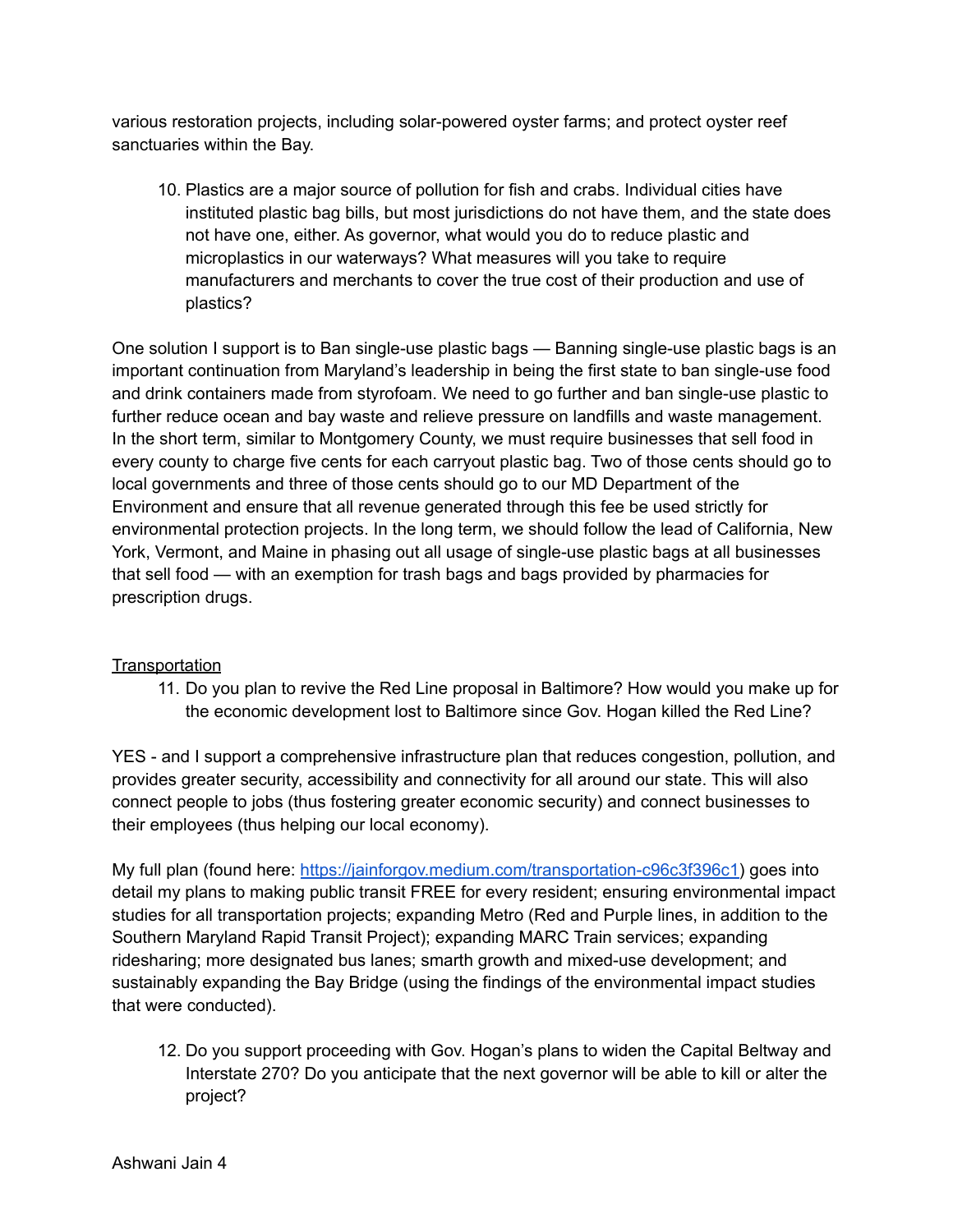NO - I am strongly opposed to plans to privatize, widen and create multi-directional toll lanes on I-270. They approved the contract with a selected developer prior to completing an environmental impact report — that's against promises made to us; this plan does not address the congestion that will remain on the non-toll lanes; and this plan does not address how we're going to pay for the relocation costs for almost 70 miles of water and sewer pipes or the residents that will be forced to move.

13. During the pandemic, transit ridership has fallen across the country. Because Baltimore's workforce has a high percentage of essential workers, Baltimore's ridership fell about 55-60% compared to 94% in the California bay area. With two out of three jobs in our region requiring at least a 90-minute commute by public transportation, how would you determine the level of investments you would make in public transit services?

Public transit should be accessible to all Marylanders and financial barriers should be eliminated. Therefore, as part of my Maryland Now Plan, I will make Maryland the first state in the nation to offer free public transit for all residents, everyone from students to retirees.

Why This Is A Great Idea:

- It will reduce the cost of living for employers and employees
- It will help students especially those in underserved areas get to and from school
- It will benefit seniors and retirees better age-in-place
- It will increase mobility and access for those in the disability community
- It will play a critical role in combating climate change by making mass transit a more accessible, convenient, and viable alternative to private cars.

How Will I Pay For This:

- IN THE SHORT-TERM: we raise the tobacco tax by \$1 per pack on cigarettes (which will fully make up for the bus and rail fares our state currently takes in).
- IN THE LONG-TERM: By connecting more people to job centers, linking businesses to their suppliers and customers, and making it easier for employers to attract and retain employees — our state can bring more jobs, education, healthcare and recreation services within every Marylander's reach.
	- 14. Shortly after coming to office, Gov. Hogan canceled the shovel-ready Red Line light rail project that would have brought 10,000 jobs in a five-year construction phase, dramatically reduced commute times, and \$3.0 - \$6.5 billion in transit-oriented-development. The Purple Line from Bethesda to New Carrollton was approved for construction and already has \$12.0 billion committed to development